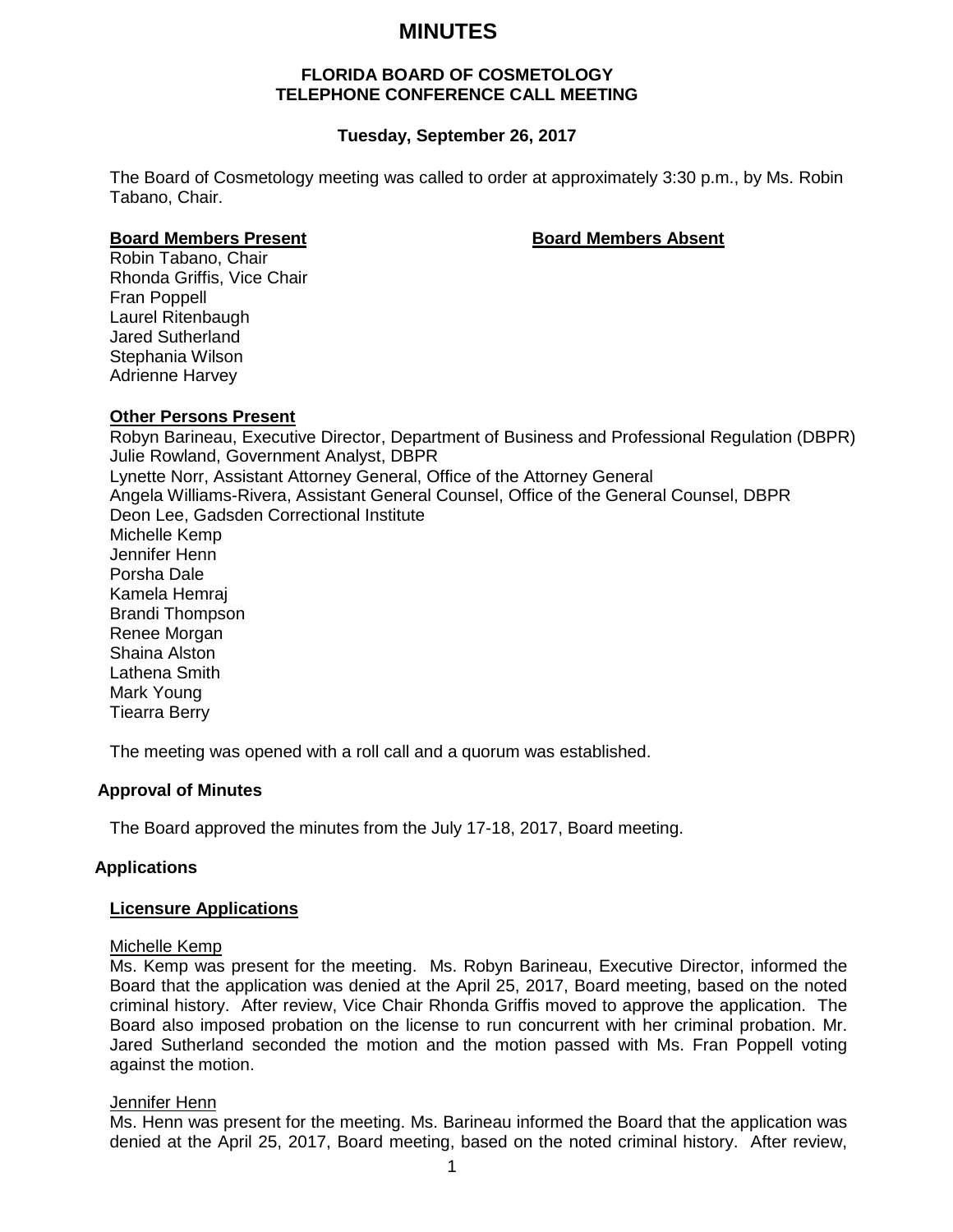Vice Chair Griffis moved to approve the application. The Board also imposed probation on the license to run concurrent with her criminal probation. Chair Tabano seconded the motion and the motion passed unanimously.

# Porsha Dale

Ms. Dale was present for the meeting. Ms. Barineau informed the Board that the application was denied at the April 25, 2017, Board meeting, based on the noted criminal history. After review, Ms. Laurel Ritenbaugh moved to approve the application. The Board also imposed probation on the license to run concurrent with her criminal probation. Ms. Adrienne Harvey seconded the motion and the motion passed unanimously.

# **Initial Review**

# Kamela Hemraj

Ms. Hemraj was present for the meeting. After review, Ms. Ritenbaugh moved to approve the application. The Board also imposed probation on the license to run concurrent with her criminal probation. Ms. Poppell seconded the motion and the motion passed with Mr. Sutherland voting against the motion.

# Brandi Thompson

Ms. Thompson was not present for the meeting. After review, Vice Chair Griffis moved to deny the application based on the noted criminal history. Ms. Ritenbaugh seconded the motion and the motion passed unanimously.

# Renee Morgan

Ms. Morgan was not present for the meeting. After review, Ms. Ritenbaugh moved to deny the application based on the noted criminal history. Ms. Poppell seconded the motion and the motion passed unanimously.

# Shaina Alston

Ms. Alston was present for the meeting. After review, Ms. Ritenbaugh moved to approve the application. The Board also imposed probation on the license to run concurrent with her criminal probation. Ms. Poppell seconded the motion and the motion passed unanimously.

# Lathena Smith

Ms. Smith was present for the meeting. After review, Ms. Harvey moved to approve the application. Chair Tabano seconded the motion and the motion passed unanimously.

# Mark Young

Mr. Young was present for the meeting. After review, Ms. Ritenbaugh moved to approve the application. The Board also imposed probation on the license to run concurrent with his criminal probation. Ms. Poppell seconded the motion and the motion passed unanimously.

# Alejandro Gomez

Mr. Gomez was not present for the meeting. After review, Chair Tabano moved to deny the application based on the noted criminal history. Vice Chair Griffis seconded the motion and the motion passed unanimously.

# **Hair Braiding Course**

# Varietiez – Classroom

Ms. Tiearra Berry was present for the meeting. After review, Vice Chair Griffis moved to deny the course based on incorrect information, and grammatical errors. Mr. Sutherland seconded the motion and the motion passed unanimously.